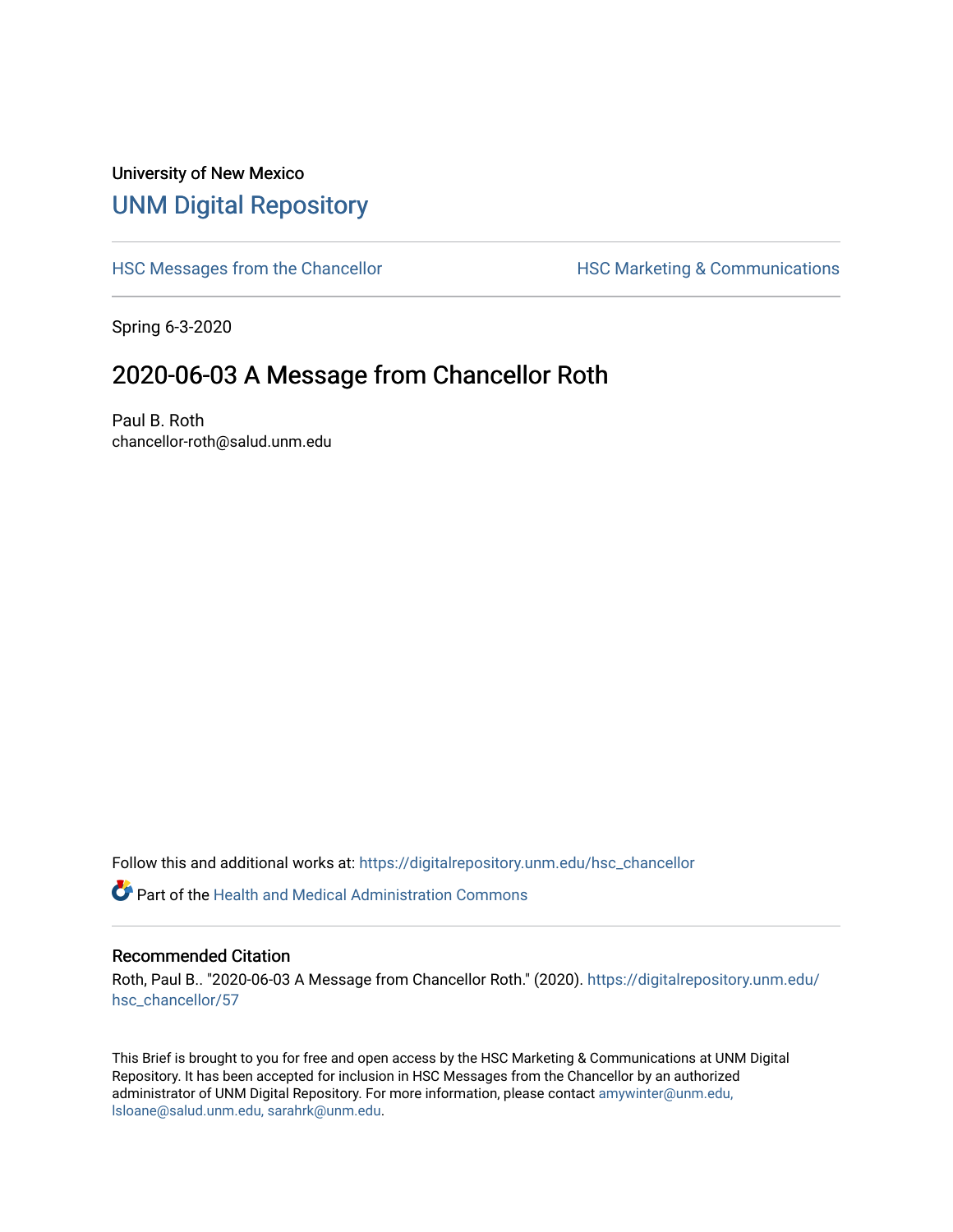

[View this email in your browser](https://mailchi.mp/2feac80fe5ff/message-from-the-chancellor-coronavirus-4429112?e=b4bbfca2c0)

## **A Message from Chancellor Roth**

Dear Colleagues:

Our Health Sciences community joins the rest of the nation in mourning the senseless police killing of George Floyd – and so many other African Americans and people of color. Massive numbers of people are turning out to peacefully protest racism all across our country because they know it is important for their voices to be heard.

At 12 p.m. tomorrow (Thursday, June 4), a group of residents, medical students, faculty and others will stage a die-in in front of the Health Sciences Library and Informatics Center, to call attention to this pattern of abuse as part of an event known as White Coats for Black and Indigenous Lives.

At this critical moment, it is important that leaders everywhere take the time to pause, listen and learn. This mass movement has underscored the injustice of systemic racism and the recognition that it is also a pressing national public health issue. Chronic health disparities continue to afflict too many New Mexicans.

We want to ensure every voice can be heard and doing so during the time of COVID requires a bit more precaution. We encourage everyone attending to maintain six feet of distance from the next person, do not touch or shake hands, wear masks at all times and wash your hands thoroughly after the event. As it will be hot outside, we also encourage bringing water to stay hydrated.

I believe we have shown vision through the years in acknowledging and addressing the social determinants of health, but as recent events have made clear, we still have much work to do.